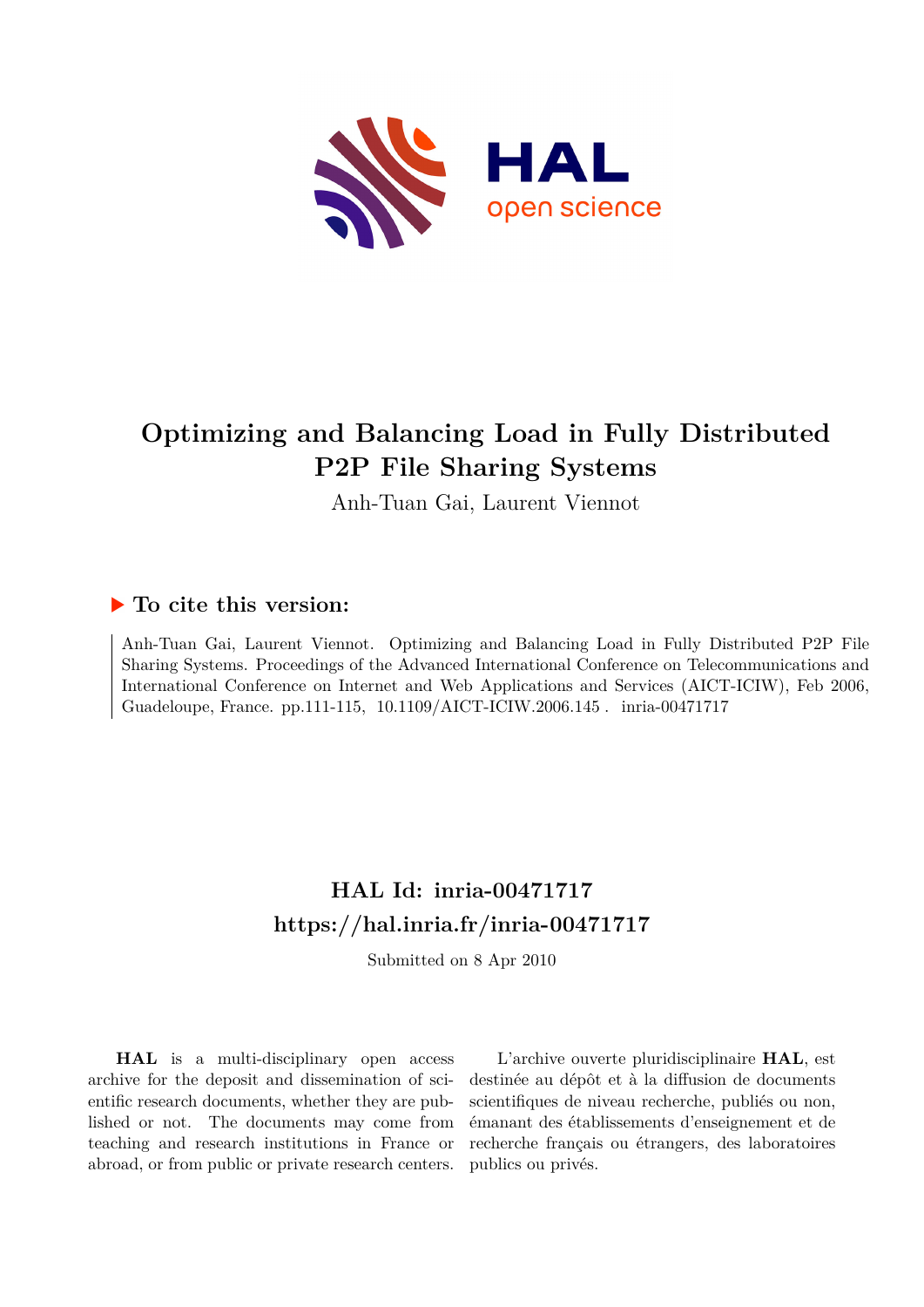# Optimizing and Balancing Load in Fully Distributed P2P File Sharing Systems

(Scalable and Efficient Keyword Searching)

| Anh-Tuan Gai              | <b>Laurent Viennot</b>    |
|---------------------------|---------------------------|
| <b>INRIA Rocquencourt</b> | <b>INRIA Rocquencourt</b> |
| anh-tuan.gai@inria.fr     | laurent.viennot@inria.fr  |

#### Abstract

*A peer-to-peer file sharing system includes a lookup and a content distribution protocol. Very efficient peer-to-peer protocols exist for content distribution, but efficient indexing is still an open problem. Numerous work on structured overlay networks such as distributed hash tables offer a promising framework. However, balancing the load of publishing, storing indexes and answering request still remains a challenging task. We sketch a general architecture framework for solving these problems in the case of a file sharing application. Our design goals include reducing the work of file providers (they should not bare all the publishing process) and enabling keyword searching based on the assumption that few words are associated with each file.*

# 1 Introduction

Peer-to-peer file sharing system [9, 4, 6, 3] has become an attractive alternative to client-server content distribution. Instead of uploading data from a unique source, the upload cost is redistributed among peers. Before downloading, the first problem to solve while searching a data is to identify precisely the data we are interested in and then to find peers sharing it. In this paper we are particularly concerned with fully distributed file sharing systems. In such environments, the participants give some of its resources in exchange for using the service. They would thus naturally expect a workload proportional to their use of the service. In particular, we cannot expect some of the peers to bear the load of a dedicated server.

Unfortunately, conventional lookup protocols are inherently not well matched to a fully distributed environment. In flooding based lookup protocols, the workload is not optimized since the systems may not return addresses of peers sharing a file until the whole network has been explored. In routing based solutions, such as distributed hash tables (DHT), few messages are exchanged but some nodes responsible for widely spread words may have to store many associations and to answer many requests. This conflicts with the expectation that all members should share the workload.

Distribution systems such as eDonkey [4] release on powerful servers. If some node play the role of these powerful servers this conflicts with the expectation that all member should share the tracking load.

We introduce a general framework which enables efficient keyword searching. We propose solutions to optimize the associations storage load and distribute it among participating nodes. Moreover, we distribute among interested nodes the association lists upload cost.

The key idea is to combine a resilient DHT and an efficient distribution protocol such as BitTorrent [3] both for lookup and distribution. We use the distribution protocol to redistribute the load of large association lists. We use the lookup protocol to find trackers that help users downloading the same file meeting each other. The key challenge is to efficiently redistribute the lookup workload, and the workload of tracking a file, among peers sharing interest.

The rest of this paper is organized as follows. A brief description of BitTorrent, and a recall on distributed hash tables (DHT) and bloom filters is given in Section 2. We introduce solutions to redistribute and optimize the publishing load, the storage load and the request load in Sections 3, 4 and 5 . Section 6 describes related work and Section 7 concludes.

# 2 Background

## 2.1 Distributed Hash Tables

Distributed hash tables (DHTs) are a class of decentralized distributed systems which partition ownership of a set of keys among participating nodes; they can efficiently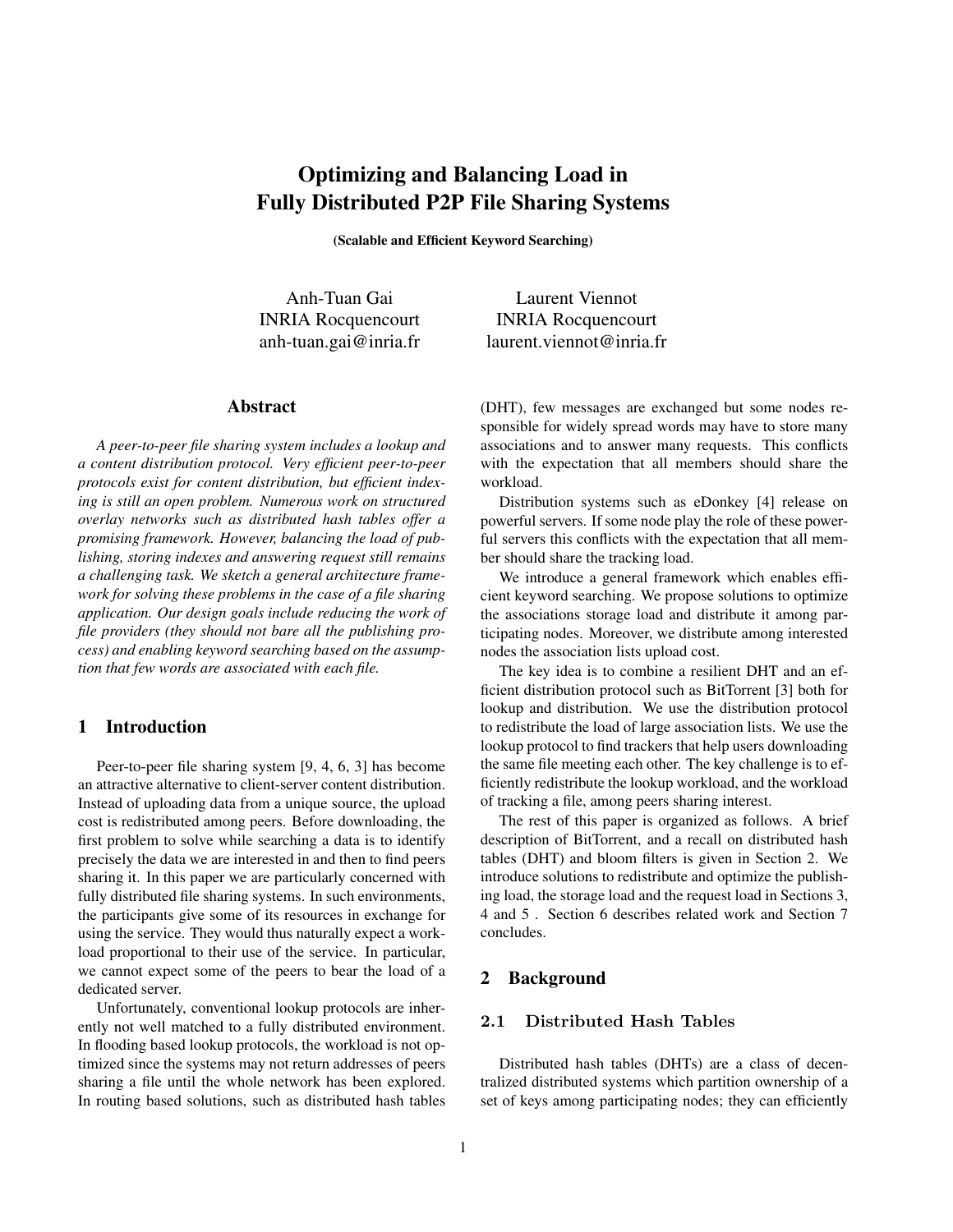route messages to owners of any given key. Each node is responsible for a part of a hash table. DHTs are typically designed to scale to a large number of nodes and to handle continual node arrivals and failures. This infrastructure can be used to build more complex services, such as distributed file systems, peer-to-peer file sharing systems, cooperative web caching, multicast, anycast, and domain name services. Many DHTs have been recently proposed. Table 1 represents the different characteristics of some DHTs. All DHTs usually follow the same framework: nodes maintain neighborhood links for safe routing and local republishing. Long links enable small graph diameter. The  $k$  nodes with IDs close to the file or word ID  $u$  for a given metric are responsible for  $u$  associations.

| protocol       | topology  | diameter    | contacts      | k.               |
|----------------|-----------|-------------|---------------|------------------|
| Chord $[16]$   | hypercube | $O(\log n)$ | $O(\log n)$   |                  |
| Pastry $[14]$  | hypercube | $O(\log n)$ | $O(\log n)$   |                  |
| De-Bruijn      | De Bruijn | $O(\log n)$ | O(1)          |                  |
| [12, 10, 7, 1] | graph     |             |               |                  |
| Kademlia [11]  | hypercube | $O(\log n)$ | $O(k \log n)$ | k.               |
| Broose [8]     | De Bruijn | $O(\log n)$ | O(k)          | $\boldsymbol{k}$ |

**Table 1. characteristics of some DHTs. k is the redundancy parameter, it represents the number of contacts a peer can choose at each lookup step.**

# 2.2 BitTorrent

BitTorrent [3] has quickly become one of the most used peer-to-peer file-sharing system in terms of traffic. When a file is made available using HTTP, all upload cost is placed on the hosting machine. With BitTorrent, when multiple people are downloading the same file at the same time, they upload pieces of the file to each other. This redistributes the cost of upload to downloaders, thus making hosting a file with a potentially unlimited number of downloaders affordable. BitTorrent is different from other peer-to-peer systems because it does not include any lookup protocol. Downloaders find ".torrent" files on websites using any search engine like Google or dedicated websites. ".torrent" files are small metadata files containing information about length, name, hashing information and tracker of a given file. Trackers are responsible for helping the torrent downloaders finding each other (files downloaded via BitTorrent are called torrents). The latest version of BitTorrent also includes a DHT in case of tracker failure. Since peers downloading a file have already retrieved the unique file ID from the ".torrent", a node responsible for the file ID may replace the tracker.

#### 2.3 Bloom filters

A bloom filter [2] is a hashed-based data structure that summarizes membership in a set. More precisely, a bloom filter is an array of bits initially all equal to 0. To encode a set, each element is hashed by the same set of functions. When an element is hashed, the result correspond to a bit position of the bloom filter which is changed to 1. The membership test consist in hashing with the same hash functions set an element. If all resulting bit are equal to 1 in the bloom filter the test is positive. Nevertheless, the membership test returns false positives with a tunable, predictable probability and never forgets true members. Given optimal choice of hash functions number, the probability of a false positive is  $p_{fp} = .6185^{s/e}$  where s is Bloom filter's size in bits and  $e$  is the number of elements in the set. Thus, to maintain a fixed probability of false positives, the size of the Bloom filter must be proportional to the number of elements represented.

# 2.4 Associations

In all peer-to-peer file sharing systems, some information about files and peers are distributed among participating nodes. These informations are necessary to enable efficient keyword searching. For a given keyword all systems should return files containing the keyword in the file name or in the file descriptors (author, album, or year for example). Then for a given file all systems should return addresses of peers sharing and downloading it. We thus distinguish two associations classes: keyword and file. A keyword association associates a keyword (or it's ID) to a file ID. A file association associates a file ID to addresses of peers downloading the file. Furthermore, we propose that both associations contain the file name and the descriptor list (see Sections 3 and 4 for more details).

# 3 Publishing Load

Less than 10 percents of peers share the majority of files available in file sharing systems and 70 percents of peers do not share files [15]. Moreover, the few percents of generous nodes share more than 1000 files each. In conventional routing based systems, a node publishing a file performs a lookup for each keyword of each file it publishes. A node sharing files will thus performs  $F * D$  lookups, where F is the number of file it shares and  $d$  the average number of keywords per file. Ideally, a peer-to-peer file sharing system should give incentive to share files and should redistribute the publishing load among peers. To redistribute the publishing load, we now introduce the 2-levels publishing scheme.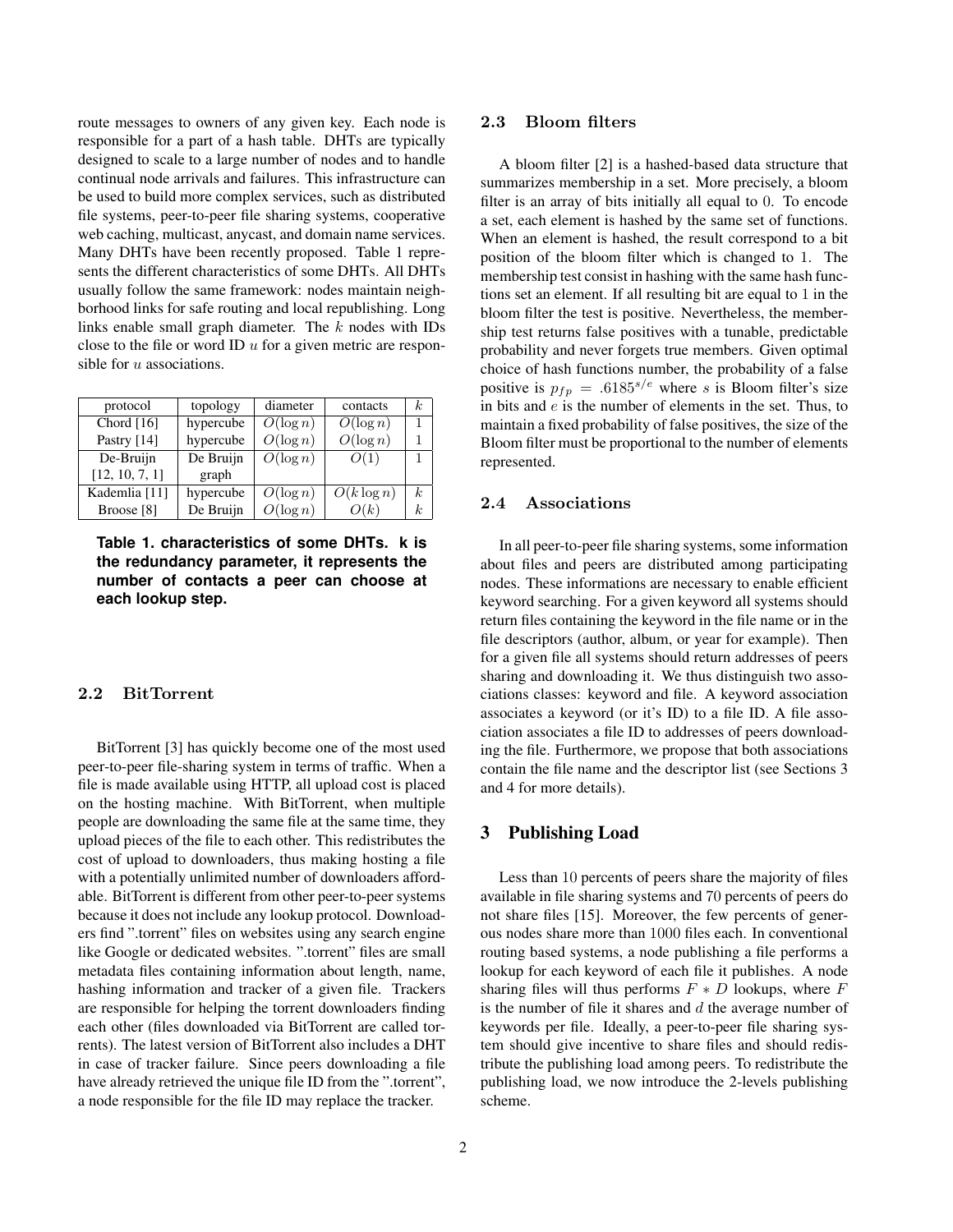

**Figure 1. distribution of number of words per file name**

#### 3.1 2-levels publishing scheme

Similarly to associations classes, we distinguish two publication classes: file and keyword. Like in conventional publishing scheme, in the 2-levels publishing scheme a node sharing a file is responsible for the file association publication (file info associated to the sharing node address). On the other hand, to redistribute the keyword association publishing load, the nodes responsible for the file association are responsible for keyword associations publications (file info associated to the file ID). A node sharing a file thus needs only one lookup to publish it and keyword publications cost is redistributed over the system since the files IDs are themselves balanced. Figure 1 illustrates the distribution of words contained in the file name over one million of distinct eDonkey files. The average number of words per file is 5, and less than 1 percent of the files contain more than 25 words.

Using 2-levels publishing scheme also optimizes the publishing traffic. If a file has been already published, nodes responsible for the file ID do not republish keyword associations each time a node publishes an association for this file. Notice that the distribution of copies per file may be unbalanced and thus nodes responsible for a spread file ID will significatively reduce their keyword publishing load. In the whole system, the number of lookups for keyword publications is thus divided by  $C$ , where  $C$  is the average number of copies per file in the system.

Furthermore, to optimize the republishing load, a node sharing a file does not republish the file association, it is regularly contacted by nodes responsible for the file ID. It thus replies to a ping instead of performing a lookup. Similarly, nodes responsible for keyword associations regularly contact nodes responsible for the file ID. Finally, if the node

sharing a file (resp. responsible for the file ID) is not contacted by nodes responsible for the file association (resp. keyword association) after a given timeout period, it republishes the file association (resp. keyword association). Using 2-levels publishing scheme together with pings, the  $F * C * D$  lookups in conventional system per republishing time period, are replaced by  $F * C + F * D$  pings, where F is the number of distinct files and  $D$  is the average number of keyword per file in the system.

#### 4 Associations Storage Load

Key collisions introduced by widely spread keywords ("mp3" for example) requires some balancing mechanisms. Otherwise, a node responsible for a widely spread keyword will be overloaded in storage capacity (key collision hotspot) and in bandwidth capacity (request hotspot). Figure 2 illustrates the keyword occurrences distribution over two millions eDonkey files.



**Figure 2. keywords ranked by number of occurences**

In conventional routing based systems, associations are stored on the  $k$  closest nodes to a given ID. Let  $l$  be the maximum number of associations a node stores for a given keyword. If a keyword appears in more than  $l$  associations, we would like to redistribute the storage load among participating nodes. The main challenge is to find a rule to ensure that each association is stored by  $O(k)$  nodes. Ideally, we also would like these nodes to be close (in number of hops) to the original ID.

# 4.1 Mixed Hashing

Similarly to double hashing, in case of key collisions, the system must provides an alternative ID to store associations. The key idea is to store keyword associations of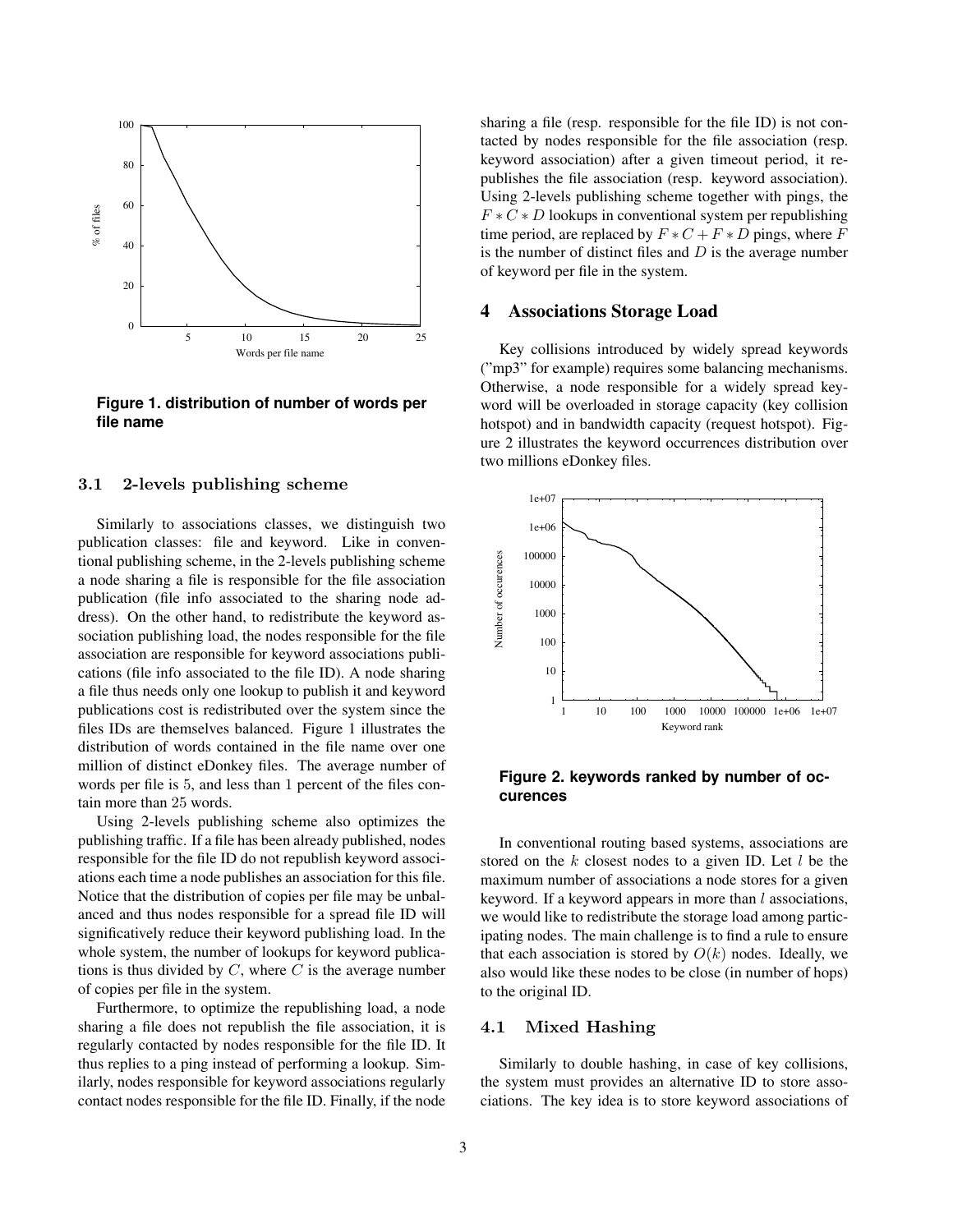spread keywords on peers close to a mix of most of the keyword ID digits and some of the file ID digits. If the nodes responsible for a spread keyword ID  $v$  already store l associations, further associations will be stored on nodes responsible for ID  $u$  composed with one digit of the associated file ID and digits of the keyword ID. Then, if the nodes responsible for  $u$  also store more than  $l$  associations for v, further associations will be stored on nodes close to ID composed with two digits of the associated file and digits of the keyword ID, and so on... If the mixed ID is well constructed, retrieving nodes storing associations consists in pushing further ahead the lookup (instead of performing another lookup). Moreover, using bi-directional protocols such as Broose [8], nodes storing associations may be on the routing path to the word ID (in Broose, associations should be stored on nodes close in number of hops to the keyword ID using right-shifting and lookups for request should use left-shifting<sup>1</sup>). Notice that finding associations on the routing path may be useful to redistribute the request load (see section 5 for more details).

# 4.2 Smaller Keyword Associations

Another challenge is to optimize association size. If a keyword association is reduced to the couple {word ID, file ID}, it's size is typically 320 bits (2 SHA-1 160 bits identifiers). To obtain smaller list, the file ID can be reduced to the first 40 or 50 bits. In a system with less than  $2^{30}$  users, the  $k$  closest node to the real file ID is are not the  $k$  closest node to the ID composed with the first 50 file ID bits completed with 0, with probability less than  $\frac{k}{2^{50-30}}$ . Association storage for keyword u is reduced to  $(160 + 50 m)$ bits instead of  $(160 + 160 m)$  bits, where m is the number of associations for  $u$ . When  $m$  is large, the keyword association storage can thus be reduced by a factor 3.2.

#### 5 Request load

Some association lists of spread keywords contain more than one million associations (see Figure 2). Using mixed hashing introduced in Section 4 redistributes the storage load of large associations list. Nevertheless, nodes responsible for frequently requested list will be overloaded in download by requests and in upload by association list distribution. Similarly, nodes responsible for meta-info files (".torrent") distribution will be overloaded if the associated file is frequently requested or if the ".torrent" is large. The main breakthrough of BitTorrent is to redistribute the file upload cost among peers sharing or downloading a file. We propose to use a protocol similar to BitTorrent to redistribute the association list and the meta-info file (".torrent") load. Moreover, we optimize the size of association list returned to save network bandwidth.

#### 5.1 Request Hotspot

We propose to use a solution similar to the the solution introduced in Kademlia [11] to alleviate request hotspots. To redistribute the load of receiving request, answers should be cached on nodes likely to be on the path of further requests for the same ID such that nodes close to the requested ID are not overloaded by receiving request. To avoid over caching, associations are cached during a period of time exponentially inversely proportional to the number of hops between the current node and the node responsible for the key.

A complementary solution consists in distributing all these informations for frequently requested files or keywords associations list by all peers in the system or all peers sharing same interest (publish-subscribe) using a protocol similar to BitTorrent. We propose to introduce a global torrent of very requested file and keyword IDs. When a node is overloaded for a given file or keyword ID, it adds it to the global torrent and shares a new bloc containing informations it is frequently requested for.

## 5.2 Associations list Upload Cost

We would like to redistribute a large requested list upload cost among peers downloading it by sharing it. If many nodes want the same large association list they should retrieve it in a cooperative way and thus use a distribution protocol such as BitTorrent. When a peer looks for files relevant for a given keyword, it performs a lookup over the keyword ID. If the nodes responsible for the keyword ID are not overloaded, they act as trackers and as seeds for the keyword association list. If the nodes responsible for a given keyword  $u$  are overloaded, nodes storing associations for  $u$ act as trackers for the whole list and as seeds for a bloc of the association list. Furthermore, nodes on the routing path to u cache addresses of peers interested by the association list and thus also act as tracker. However, to enhance connectivity and to redistribute the tracking load, peers downloading the association list exchange their contact list.

Furthermore, If a keyword is widely spread and frequently asked by a peer, this peer should store the corresponding association list and regularly update it. Adding the first publication date to an association enables a peer to ask only for association published after it's last update. Moreover, since this peer has already many associations it will act as seed for old associations.

<sup>&</sup>lt;sup>1</sup>In De Bruijn lookup based protocols, the contact list of node  $u$  contains nodes with prefix ID obtained by shifting  $u$  prefix address and inserting new digits.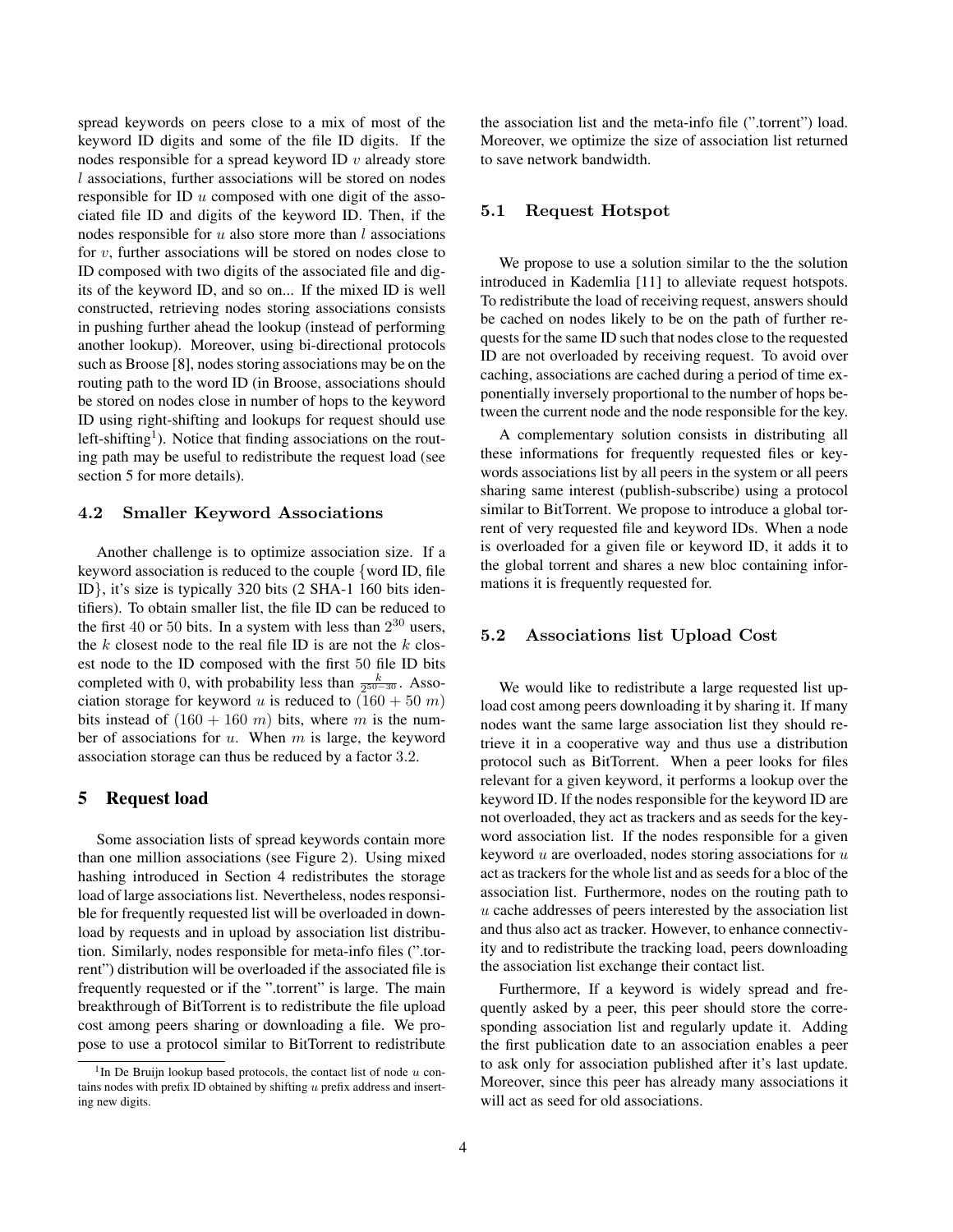#### 5.3 Smaller Association Lists Uploaded

In this section we introduce solutions to optimize the traffic generated by the association list upload cost. If word associations only contain a word ID associated to a file ID, a node has to retrieve the association list for each words appearing in the request before it can choose a file in the lists intersection. Since bandwidth is the most expensive resource (compared to storage), we propose to add the filename and the file info (author, byterate, year, etc...) to the keyword association. When a node is looking for files relevant for several keywords, it only performs one lookup for one of the keyword (preferentially the rarest). Nodes responsible for the word ID only return associations where all requested keywords appear. The global torrent described in Section 5.1, may be useful to learn which words are widely spread.

Including file descriptions induces both storage and bandwidth overheads for keyword associations. We now introduce another solution to optimize the size of keyword association. For each file, a Bloom filter over its words is computed. Recall a Bloom filter is a hashed-based data structure that summarizes membership in a set. This Bloom filter replace the filename and the file infos of word associations. With a 20 bits per keyword Bloom filter the probability of false positive is less than  $10^{-4}$  instead of 80 bits for a 10 characters keyword. This can reduce the keyword list size by a factor approximately 4.

Reynolds and Vahdat [13] have shown that more than 70% of requests contain two or more keywords. Another solution to reduce the size of associations list returned to requests could be the following. Nodes responsible for a file ID, also publish associations of keyword couple {keyword ID, keyword ID, file ID}. The storage load would also be  $O(F \cdot D^2)$  but with  $O(F \cdot D^2)$  publish lookups instead of  $O(F*D)$  with the previous solution proposed.

#### 5.4 Hashes Distribution

To download a file with BitTorrent the client needs the ".torrent" file. Some recent studies [5] have shown that the download is faster and fairer if the file is divided into small chunks (to enhance exchanges). Having many chunks implies having many hashes and thus a big ".torrent" file. In centralized systems, powerful users upload the ".torrent" files from servers.

To redistribute the upload cost of the ".torrent" to downloaders, we introduce the ".metatorrent" file (".torrent" of the ".torrent"). The trackers (nodes responsible for the file ID) store the ".metatorrent" file. A ".metatorrent" is simply a ".torrent" of the ".torrent". It contains all information necessary to start downloading the ".torrent" and the file. More precisely it contains the ID of the desired file, the size

of the ".torrent", the size of the file, the size of chunks, and the hashes of the ".torrent" chunks. To start downloading the file quickly, BitTorrent verification procedure should be modified. A client can download file chunks even if it does not have the hashes of these chunks. With the size of the file and the size of a file chunk contained in the ".metatorrent" the node can already ask for and download some file chunks. The file chunks verifications with hashes are performed when the ".torrent" downloaded has been verified with the hashes contained in the ".metatorrent".

# 6 Related Works

Many routing based peer-to-peer systems have been proposed recently, e.g. [16, 14, 12, 10, 7, 1, 11, 8, 3].

Several systems based on DHT enable to find the closest nodes to a given ID [16, 14, 12, 10, 7, 1, 11, 8]. Chord [16], Pastry [14] and first generation De Bruijn graph based DHT [12, 10, 7, 1] need a strict topology maintenance. This implies many messages exchanges and low resilience to node departures. Kademlia [11] and Broose [8], are more resilient to node failure and churn but do not resolve the key collision hotspots.

BitTorrent [3] offers an efficient solution to file distribution but the content lifetime and availability rely on powerful servers. Moreover, in the solution presented the upload cost of the ".torrent" is redistributed among peers downloading the file.

A solution using Bloom filters over files membership [13] is efficient when keywords appear in few associations. If keywords may appear in 10000 associations, the optimal size of Bloom filters is 10 KB. Figure 2 illustrates that some words like "mp3" have much more occurrences. Furthermore, in the solution introduced in [13], nodes responsible for requested associations exchange messages to limit false positive associations returned. Thus, nodes responsible for many associations answer a lot of requests on the one hand and exchange messages to limit false positive on the other hand. However, we introduce a solution to optimize associations lists. Bloom filters computed over descriptor considerably reduce the descriptor association size and the upload associations lists cost can be distributed on peers interested in retrieving the list.

# 7 Conclusion

We have introduced a general framework for fully distributed file sharing system. The multi-level publication scheme introduced significatively reduces the publication traffic since keyword associations are published only once. Using pings instead of lookups reduces the republishing load by a factor  $O(\log n)$ . The mixed hashing scheme al